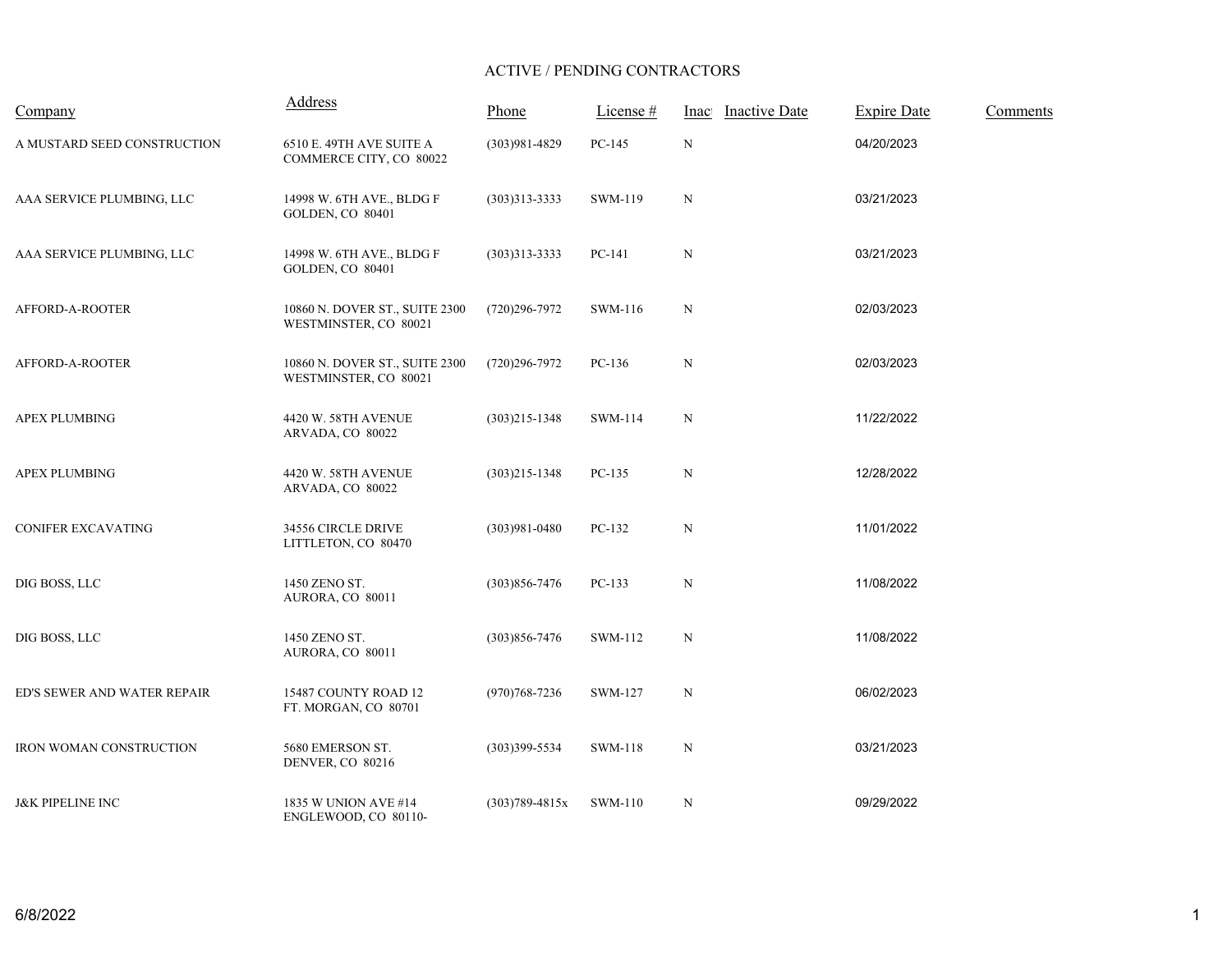| <b>JB PLUMBING AND EXCAVATING</b> | 1640 W. GIRARD AVE.<br>LITTLETON, CO 80110    | $(720)882 - 1990$ | PC-146         | ${\bf N}$   | 04/27/2023 |
|-----------------------------------|-----------------------------------------------|-------------------|----------------|-------------|------------|
| JB PLUMBING AND EXCAVATING        | 1640 W. GIRARD AVE.<br>LITTLETON, CO 80110    | $(720)882 - 1990$ | <b>SWM-124</b> | $\mathbf N$ | 05/03/2023 |
| <b>JDR ENTERPRISES</b>            | 3325 S. DUDLEY CT.<br>LAKEWOOD, CO 80227      | $(720)266 - 9331$ | PC-131         | $\mathbf N$ | 08/20/2022 |
| PAYLESS ROOTER                    | PO BOX 1362<br>ARVADA, CO 80001               | $(720)226 - 1717$ | SWM-111        | $\mathbf N$ | 10/20/2022 |
| PBM EXCAVATING                    | 13188 N. HIGHLAND CIR.<br>LITTLETON, CO 80125 | $(303)979 - 0880$ | PC-138         | $\mathbf N$ | 02/18/2023 |
| PIPE X, LLC                       | 40544 RANCH RD<br>ELIZABETH, CO 80107         | $(720)203 - 0657$ | SWM-121        | $\mathbf N$ | 04/13/2023 |
| PIPE X, LLC                       | 40544 RANCH RD<br>ELIZABETH, CO 80107         | $(720)203 - 0657$ | PC-143         | $\mathbf N$ | 04/13/2023 |
| PIPELINE SOLUTIONS                | 4676 CORNISH WY<br>DENVER, CO 80239           | $(720)312-9102$   | $PC-140$       | $\mathbf N$ | 03/21/2023 |
| PIPELINE SOLUTIONS                | 4676 CORNISH WY<br>DENVER, CO 80239           | $(720)312-9102$   | SWM-113        | $\mathbf N$ | 01/31/2023 |
| PLUMBLINE SERVICES                | 7000 S POTOMAC ST.<br>CENTENNIAL, CO 80112    | $(303)356 - 4529$ | PC-147         | N           | 05/16/2023 |
| PLUMBLINE SERVICES                | 7000 S POTOMAC ST.<br>CENTENNIAL, CO 80112    | $(303)356 - 4529$ | SWM-125        | $\mathbf N$ | 05/16/2023 |
| PREMIER EXCAVATION SERVICES       | PO BOX 490<br>HENDERSON, CO 80640             | $(303)210 - 9745$ | SWM-120        | $\mathbf N$ | 04/08/2023 |
| PREMIER EXCAVATION SERVICES       | PO BOX 490<br>HENDERSON, CO 80640             | $(303)210 - 9745$ | PC-142         | $\mathbf N$ | 04/08/2023 |
| PROFESSIONAL SEWER EXCAVATION LI  | 6880 Niagra St<br>Commerce City, co 80022     | $(720)434 - 5835$ | SMW-122        | $\mathbf N$ | 04/20/2023 |
| PROFESSIONAL SEWER EXCAVATION LI  | 6880 Niagra St<br>Commerce City, co 80022     | $(720)434 - 5835$ | PC-144         | ${\bf N}$   | 04/20/2023 |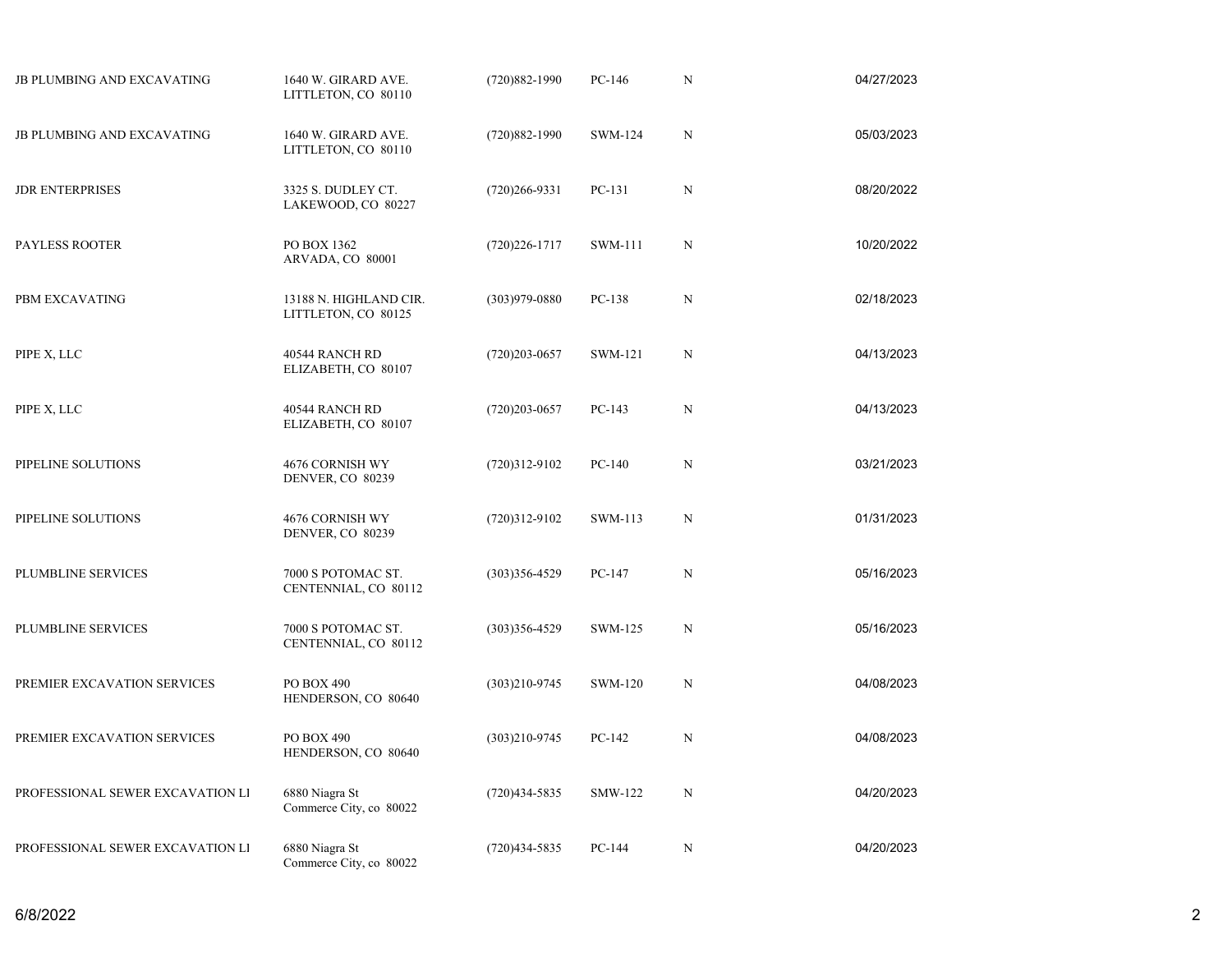| PUEBLO DRAIN AND EXCAVATION        | 6093 OLIVE ST.<br>COMMERCE CITY, CO 80022    | (720)998-2980     | SWM-129        | ${\bf N}$   | 06/06/2023 |
|------------------------------------|----------------------------------------------|-------------------|----------------|-------------|------------|
| R&S HOME MAINTENANCE SERVICES      | 7241 ALAN DRIVE<br>DENVER, CO 80221          | (720)999-4471     | $PC-131$       | $\mathbf N$ | 07/21/2022 |
| SEMA CONSTRUCTION, INC (USE THIS)  | 7353 S EAGLE STREET<br>CENTENNIAL, CO 80112  | $(303)627 - 2600$ | SWM-123        | $\mathbf N$ | 04/25/2023 |
| <b>SEWER LINES ONLY</b>            | 1120 DEPEW CT.<br>LAKEWOOD, CO 80214         | $(303)562 - 9800$ | SWM-125        | $\mathbf N$ | 05/09/2023 |
| <b>SEWER LINES ONLY</b>            | 1120 DEPEW CT.<br>LAKEWOOD, CO 80214         | $(303)562 - 9800$ | PC-137         | $\mathbf N$ | 02/09/2023 |
| STONE AND CONCRETE, INC.           | 5500 E. 56TH AVE.<br>COMMERCE CITY, CO 80022 | $(303)287 - 0889$ | PC-134         | ${\bf N}$   | 12/06/2022 |
| STONE AND CONCRETE, INC.           | 5500 E. 56TH AVE.<br>COMMERCE CITY, CO 80022 | $(303)287 - 0889$ | SWM-115        | $\mathbf N$ | 12/06/2022 |
| THE ELITE PIPE MD. LLC             | 56800 E 32ND AVE<br>STRASBURG, CO 80136      | $(720)662 - 4381$ | PC-148         | ${\bf N}$   | 06/02/2023 |
| THE ELITE PIPE MD. LLC             | 56800 E 32ND AVE<br>STRASBURG, CO 80136      | $(720)662 - 4381$ | <b>SWM-128</b> | $\mathbf N$ | 06/02/2023 |
| TRENCH RIGHT, LLC                  | 3700 QUEBEC ST. #100-159<br>DENVER, CO 80207 | $(303)287 - 9009$ | SWM-117        | N           | 03/18/2023 |
| TRENCH RIGHT, LLC                  | 3700 QUEBEC ST. #100-159<br>DENVER, CO 80207 | $(303)287-9009$   | PC-139         | $\mathbf N$ | 03/18/2023 |
| TRIPLE S SANITARY SEWER SERVICES L | 9880 GILPIN ST.<br>THORNTON, CO 80229        | (720)999-7684     | <b>SWM-109</b> | $\mathbf N$ | 07/12/2022 |

## EXPIRED CONTRACTORS

| <b>Company</b>           | ddress،           | 'hone         | License $#$ | Inact Inactive Date | <b>Expired Date</b> |  |
|--------------------------|-------------------|---------------|-------------|---------------------|---------------------|--|
| <b>OLIVAS EXCAVATING</b> | 7882 TEJON STREET | (720)940-9882 |             |                     | 05/11/2022          |  |